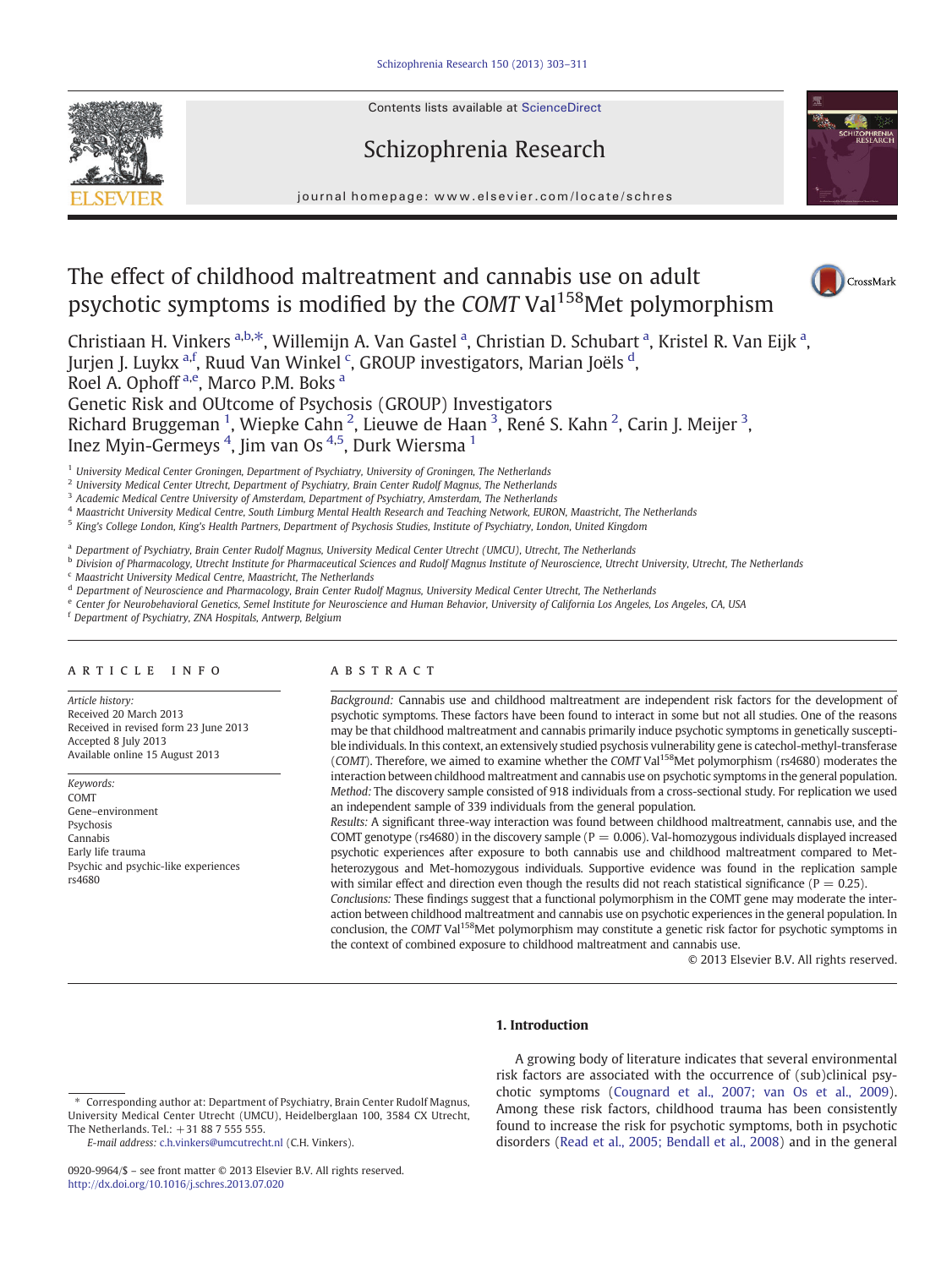population [\(Janssen et al., 2004; Lataster et al., 2006; Spauwen et al.,](#page--1-0) [2006; Alemany et al., 2011](#page--1-0)). In addition, cannabis use is associated with psychosis proneness ([Arseneault et al., 2004; Moore et al.,](#page--1-0) [2007; Kuepper et al., 2011b; Large et al., 2011](#page--1-0)), particularly after early, frequent, and enduring use in adolescence [\(Henquet et al.,](#page--1-0) [2005; McGrath et al., 2010; Schubart et al., 2010\)](#page--1-0). In light of the established effects of childhood maltreatment and cannabis on psychosis risk, their combination has been suggested to synergistically increase the risk for psychotic symptoms [\(Compton et al., 2004;](#page--1-0) [Houston et al., 2008; Harley et al., 2010; Konings et al., 2012\)](#page--1-0). However, a relation between childhood trauma, cannabis consumption, and psychosis was not always replicated and contradicting results have been published ([Houston et al., 2011; Kuepper et al., 2011a](#page--1-0)). One of the reasons for these conflicting findings may be that childhood maltreatment and cannabis primarily induce psychotic symptoms in genetically susceptible individuals. In this context, an extensively studied psychosis vulnerability gene is catechol-methyl-transferase (COMT) which encodes the prime catecholamine degrading enzyme COMT. A non-synonymous single nucleotide polymorphism (SNP) in the COMT gene (rs4680) results in a valine-to-methionine mutation at position 158 (Val<sup>158</sup>Met). The Val variant possesses increased enzymatic activity compared to the Met variant and directly influences dopamine metabolism with functional impact on the central dopamine system [\(Mannisto and Kaakkola, 1999\)](#page--1-0). However, the direct effect of this SNP on psychosis and schizophrenia is unconvincing [\(Fan et al., 2005;](#page--1-0) [Munafo et al., 2005; Okochi et al., 2009](#page--1-0)). In the context of cannabis use, previous studies investigating the COMT Val<sup>158</sup>Met genotype as a moderator of the association between cannabis and psychosis found both supportive ([Caspi et al., 2005; Henquet et al., 2006; Henquet et](#page--1-0) [al., 2009; Estrada et al., 2011](#page--1-0)) as well as incongruous results [\(Costas et](#page--1-0) [al., 2011; van Winkel, 2011; Zammit et al., 2011\)](#page--1-0). Considering the independent effects of cannabis and childhood trauma and their possible interactional effects on (sub)clinical psychotic experiences, we hypothesized that the COMT Val<sup>158</sup>Met polymorphism moderates the interaction between childhood adversity and cannabis use. More specifically, we hypothesized that Val homozygous individuals are at increased risk for the joint effects of childhood maltreatment and cannabis use on psychotic experiences compared to the other two genotypes. We therefore examined these risk factors and their interaction in a population-based discovery sample and an independent replication sample.

# 2. Materials and methods

# 2.1. Samples

#### 2.1.1. Discovery sample

Participants in the discovery sample were recruited using a project website launched in 2006 targeted at Dutch young adults and adolescents from 18 to 25 years ([www.cannabisquest.nl\)](http://www.cannabisquest.nl)) [\(Schubart et al.,](#page--1-0) [2010\)](#page--1-0). Strategies to generate traffic on the project website included collaboration with over a hundred colleges, universities, and youth centres, as well as the use of online commercial advertisement products (i.e. banners and text links) ([Schubart et al., 2010](#page--1-0)). The chance to win an Apple iPod™ or a Nintendo Wii™ was used as an incentive. Double entries were prevented by exclusion of subjects with an identical e-mail address, surname, and date of birth. Anonymous submission of data was not possible. The online assessment included verification questions to protect against random answers, and participants failing to correctly complete the verification questions were subsequently excluded. From the online data ( $N = 17,698$ ), 1259 participants were included for subsequent genetic assessment in two waves. First, in order to increase power for gene  $\times$  environment interactions [\(Boks et al., 2007](#page--1-0)), we prioritized a sample of 719 participants who belonged to the top or bottom quintile of total scores of psychotic experiences as measured by the Community Assessment

of Psychic Experiences (CAPE) score (see below) that were either cannabis naïve (i.e. a lifetime cannabis exposure frequency less than 6 times) or were heavy cannabis users (i.e. current expenditure for personal cannabis use exceeded 3€ weekly). Second, an unselected sample of 540 individuals was included. As ascertained with the validated Dutch version of either the Structured Clinical Interview (SCID) ([First et al., 1997](#page--1-0)) or the MINI International Neuropsychiatric Interview [\(Sheehan et al., 1998](#page--1-0)), healthy controls had no history of any psychotic disorder. For 84 participants no interview data were available and for these cases, the presence of a psychotic disorder was excluded by the absence of antipsychotic drug use or a history of psychiatric treatment. A significant three-way interaction between childhood maltreatment, cannabis use, and the COMT Val<sup>158</sup>Met polymorphism remained present after exclusion of the 84 individuals without a diagnostic interview ( $P = 0.0064$ ). The possible concomitant use of recreational drugs was assessed with the substance abuse module of the Composite International Diagnostic Interview [\(Compton, 1993](#page--1-0)). Of the 1259 participants that completed comprehensive assessments and provided blood samples for genetic testing, complete data were available for 918 subjects due to a later implementation of the Childhood Trauma Questionnaire (CTQ) assessment in the study, with 525 individuals from the first tier and 393 individuals from the second tier. All participants provided a urine sample to screen for the presence of recreational drugs in order to verify recent self-reported cannabis use. The study was approved by the Ethical Review Board of the University Medical Center Utrecht and all participants gave written informed consent.

### 2.1.2. Replication sample

Healthy participants were selected from the Genetic Risk and Outcome of Psychosis (GROUP) study, a multisite longitudinal cohort study in The Netherlands and Belgium investigating schizophrenia patients, siblings, and healthy controls [\(Korver et al., 2012\)](#page--1-0). In selected representative geographical areas in The Netherlands, controls were selected through a system of random mailings in the catchment areas of the cases. The full GROUP sample consists of patients with non-affective psychotic disorder, siblings of these patients, parents of the patients and their siblings, and unrelated controls. General inclusion criteria were: (1) age range of 16–50 years and (2) good command of the Dutch language. Exclusion criteria for healthy controls were a history of psychotic disorder or a first-degree or second-degree family member with a history of psychotic disorder as established by the Family Interview for Genetic Studies. Out of 419 healthy controls, we succeeded in obtaining complete data for 339 individuals, of which 285 healthy controls were assessed at two time points and 54 healthy controls only once. Thus, in total, 624 measurements were available for the analysis  $(285 \times 2 + (339 - 285))$ . Of the 339 healthy controls, 41 individuals were related healthy siblings, i.e. more than one individual from a healthy family. The study protocol was approved centrally by the Ethical Review Board of the University Medical Center Utrecht and subsequently by local review boards of each participating institute. All participants gave written informed consent.

#### 2.2. Measures

### 2.2.1. Cannabis consumption

In the discovery sample, cannabis use was defined as current use more than an equivalent of 3€ euro per week (roughly equivalent to weekly cannabis use) during the last month or longer. The monetary amount spent on cannabis has been reported as a valid proxy of exposure to  $\Delta^9$ -tetrahydrocannabinol (THC) [\(Niesink et al., 2009\)](#page--1-0). In the replication sample, cannabis use was derived from the Composite International Diagnostic Interview (CIDI) with the pattern of cannabis use during the last year as main outcome (hereafter referred to as 'cannabis use') ([van Winkel, 2011\)](#page--1-0). Outcomes of cannabis use during